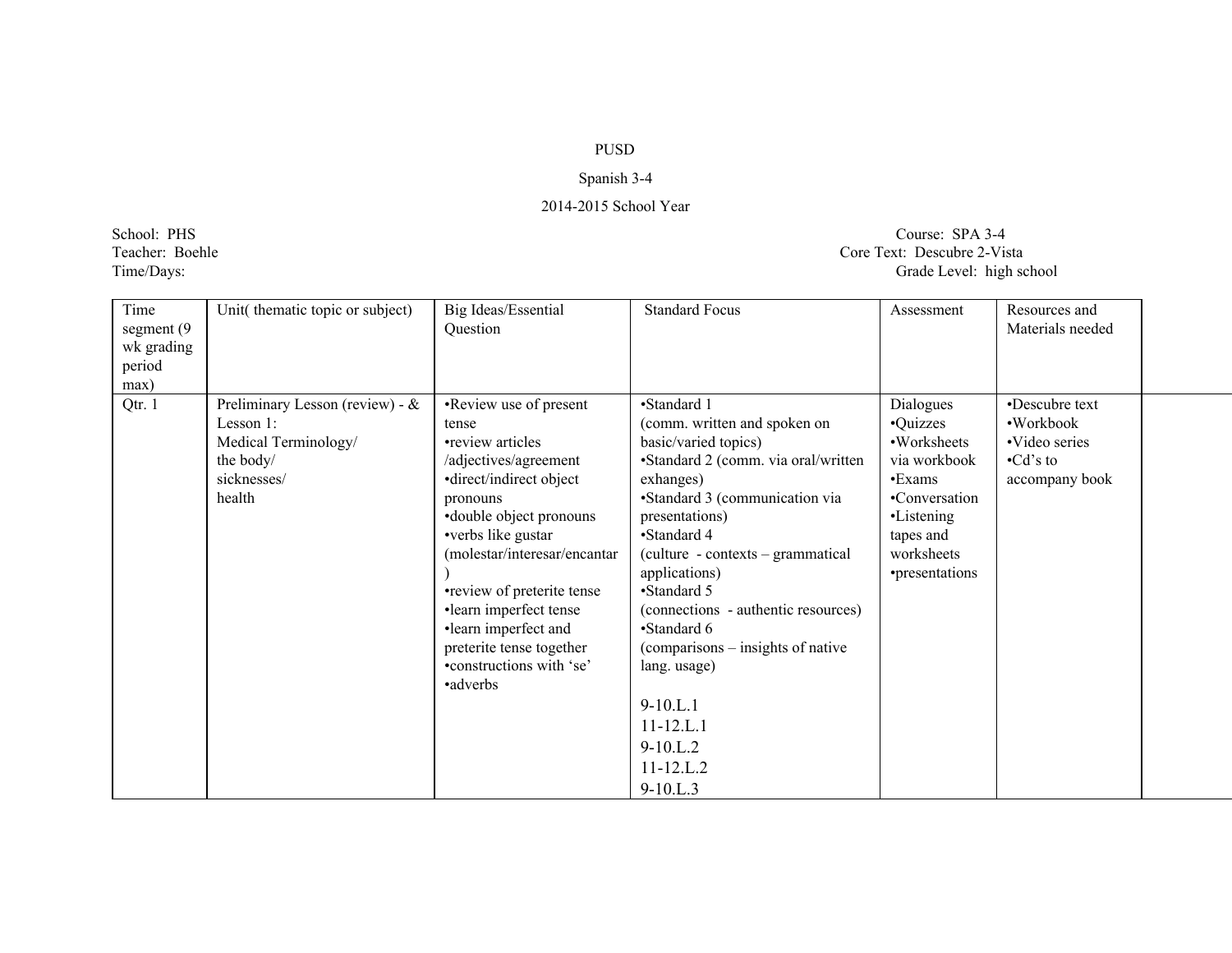|        |                                                                                                                                                   |                                                                                                                                                                                                                                                                                       | $11 - 12.L3$<br>$9-10.L.4$<br>$11 - 12.L4$<br>$9-10.L.5$<br>$11 - 12.L5$<br>$9-10.L.6$<br>$11 - 12.L6$                                                                                                                                                                                                                                                                                                                                                                                                                                  |                                                                                                                                                                                                                                                               |                                                                                   |  |
|--------|---------------------------------------------------------------------------------------------------------------------------------------------------|---------------------------------------------------------------------------------------------------------------------------------------------------------------------------------------------------------------------------------------------------------------------------------------|-----------------------------------------------------------------------------------------------------------------------------------------------------------------------------------------------------------------------------------------------------------------------------------------------------------------------------------------------------------------------------------------------------------------------------------------------------------------------------------------------------------------------------------------|---------------------------------------------------------------------------------------------------------------------------------------------------------------------------------------------------------------------------------------------------------------|-----------------------------------------------------------------------------------|--|
| Qtr. 2 | Lessons $2 \& 3$<br>•(home electronics - computers<br>and the internet;<br>•cars and accessories/cybercafes)<br>•household chores/ table settings | ·learn vocabulary<br>·learn familiar commands<br>·learn por/para<br>·learn reciprocal reflexives<br>•stressed possessive adj.<br>•culture of Argentina/cell<br>phones/cybercafes<br>•relative pronouns<br>•formal commands<br>•the present tense<br>subjunctive<br>•culture of Panama | •Standard 1<br>(comm. written and spoken on<br>basic/varied topics)<br>•Standard 2 (comm. via oral/written<br>exchanges)<br>•Standard 3 (communication via<br>presentations)<br>•Standard 4<br>(culture - contexts - grammatical<br>applications)<br>•Standard 5<br>(connections - authentic resources)<br>•Standard 6<br>(comparisons – insights of native<br>lang. usage)<br>$9-10.L.1$<br>$11 - 12.L.1$<br>$9-10.L.2$<br>$11 - 12$ .L.2<br>$9 - 10.L.3$<br>$11 - 12$ .L3<br>$9-10.L.4$<br>$11 - 12.L4$<br>$9-10.L.5$<br>$11 - 12.L5$ | •Dialogues<br>•Quizzes<br>•Worksheets<br>via workbook<br>$\cdot$ Exams<br>•Conversation<br>•Listening<br>tapes and<br>worksheets<br>•presentations<br>•end of<br>semester oral<br>•end of<br>semester<br>vocab. final<br>•end of<br>semester<br>grammar final | •Descubre text<br>•Workbook<br>•Video series<br>$\cdot$ Cd's to<br>accompany book |  |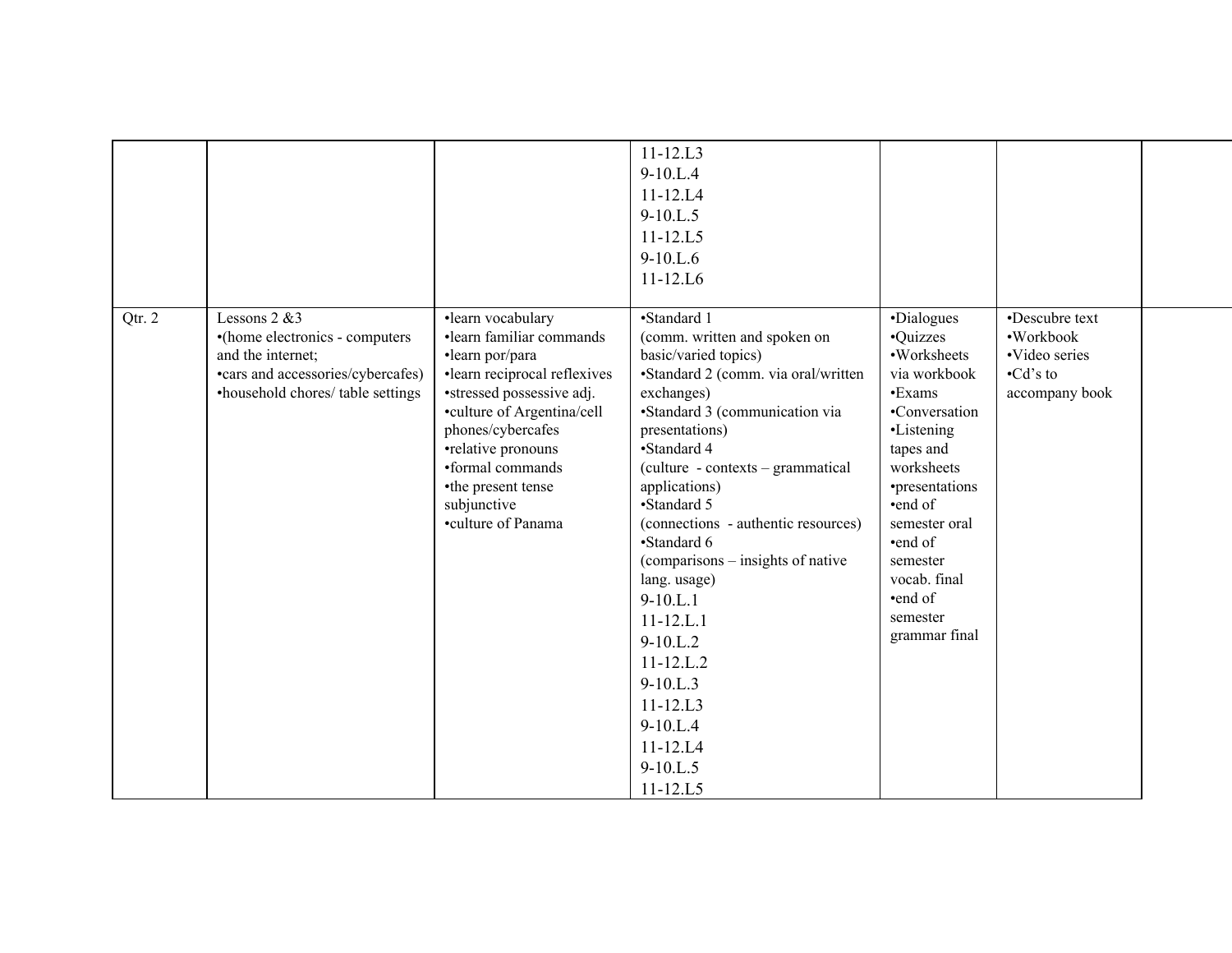|        |                                                                                                                                                                                                       |                                                                                                                                                                                                                                                                                                                                                                                                    | $9-10.L.6$<br>$11 - 12$ .L6                                                                                                                                                                                                                                                                                                                                                 |                                                                                                                                                    |                                                                                   |
|--------|-------------------------------------------------------------------------------------------------------------------------------------------------------------------------------------------------------|----------------------------------------------------------------------------------------------------------------------------------------------------------------------------------------------------------------------------------------------------------------------------------------------------------------------------------------------------------------------------------------------------|-----------------------------------------------------------------------------------------------------------------------------------------------------------------------------------------------------------------------------------------------------------------------------------------------------------------------------------------------------------------------------|----------------------------------------------------------------------------------------------------------------------------------------------------|-----------------------------------------------------------------------------------|
| Qtr. 3 | Lessons $4,5,6$<br>nature/the environment.<br>recycling;<br>city life<br>daily chores<br>money/banking/post<br>office<br>health and well being<br>exercise equipment<br>physical fitness<br>nutrition | •learn vocab related to unit<br>•punctuation signs<br>•the subjunctive with<br>emotions<br>•the subjuctive with<br>doubt/denial/disbelief<br>•the subjunctive with<br>conjunctions<br>•the subjunctive in<br>adjectival clauses<br><b>•nosotros</b> commands<br>•the present perfect<br>•the past perfect<br>•the present perfect<br>subjunctive<br>•culture of Colombia,<br>Venezuela and Bolivia | •Standard 1<br>(comm. written and spoken on<br>basic/varied topics)<br>•Standard 2 (comm. via oral/written<br>exchanges)<br>•Standard 3 (communication via<br>presentations)<br>•Standard 4<br>(culture - contexts – grammatical<br>applications)<br>•Standard 5<br>(connections - authentic resources)<br>•Standard 6<br>(comparisons – insights of native<br>lang. usage) | •Dialogues<br>·Quizzes<br>•Worksheets<br>via workbook<br>•Exams<br>•Conversation<br>•Listening<br>tapes and<br>worksheets<br>•presentations        | •Descubre text<br>·Workbook<br>·Video series<br>$\cdot$ Cd's to<br>accompany book |
| Qtr. 4 | Lessons 7,8,9<br>•The workplace/jobs/interviews<br>•professions<br>•the arts<br>·movies<br>•television<br>·natural disasters<br>•the media                                                            | ·learn vocabulary<br>•the future tense<br>•the future perfect<br>•the past subjunctive<br>•the conditional tense<br>•the conditional perfect<br>•the past perfect subjunctive<br>·si clauses<br>•cultural aspects of<br>Nicaragua, El Salvador,                                                                                                                                                    | •Standard 1<br>(comm. written and spoken on<br>basic/varied topics)<br>•Standard 2 (comm. via oral/written<br>exchanges)<br>•Standard 3 (communication via<br>presentations)<br>•Standard 4<br>(culture - contexts – grammatical<br>applications)<br>•Standard 5                                                                                                            | •Dialogues<br>•Quizzes<br>•Worksheets<br>via workbook<br>$\cdot$ Exams<br>•Conversation<br>•Listening<br>tapes and<br>worksheets<br>•presentations | •Descubre text<br>·Workbook<br>·Video series<br>$\cdot$ Cd's to<br>accompany book |